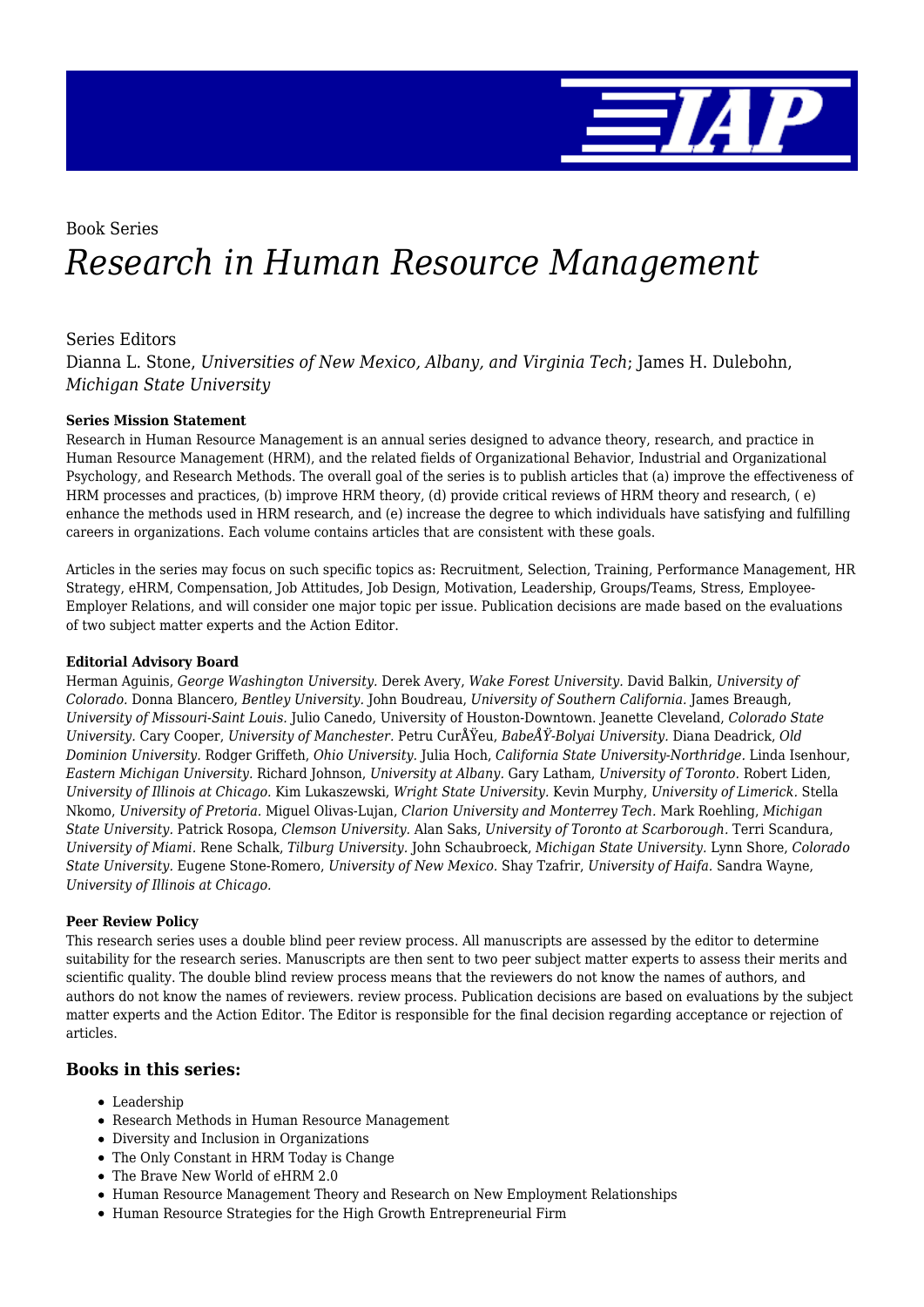- IT Workers Human Capital Issues in a Knowledge Based Environment
- Human Resource Management in Virtual Organizations
- Innovative Theory and Empirical Research on Employee Turnover

#### \*\*\*\*\*\*\*\*\*\*\*\*\*\*\*\*\*\*\*\*\*\*\*\*\*\*\*\*\*\*\*\*\*\*\*\*

### **Special Paperback Set Price: \$36.50 per book + FREE SHIPPING when you order the complete series.**

*To view this series online visit: http://www.infoagepub.com/series/Research-in-Human-Resource-Management*

### **IAP - Information Age Publishing, PO Box 79049, Charlotte, NC 28271 tel: 704-752-9125 fax: 704-752-9113 URL: www.infoagepub.com**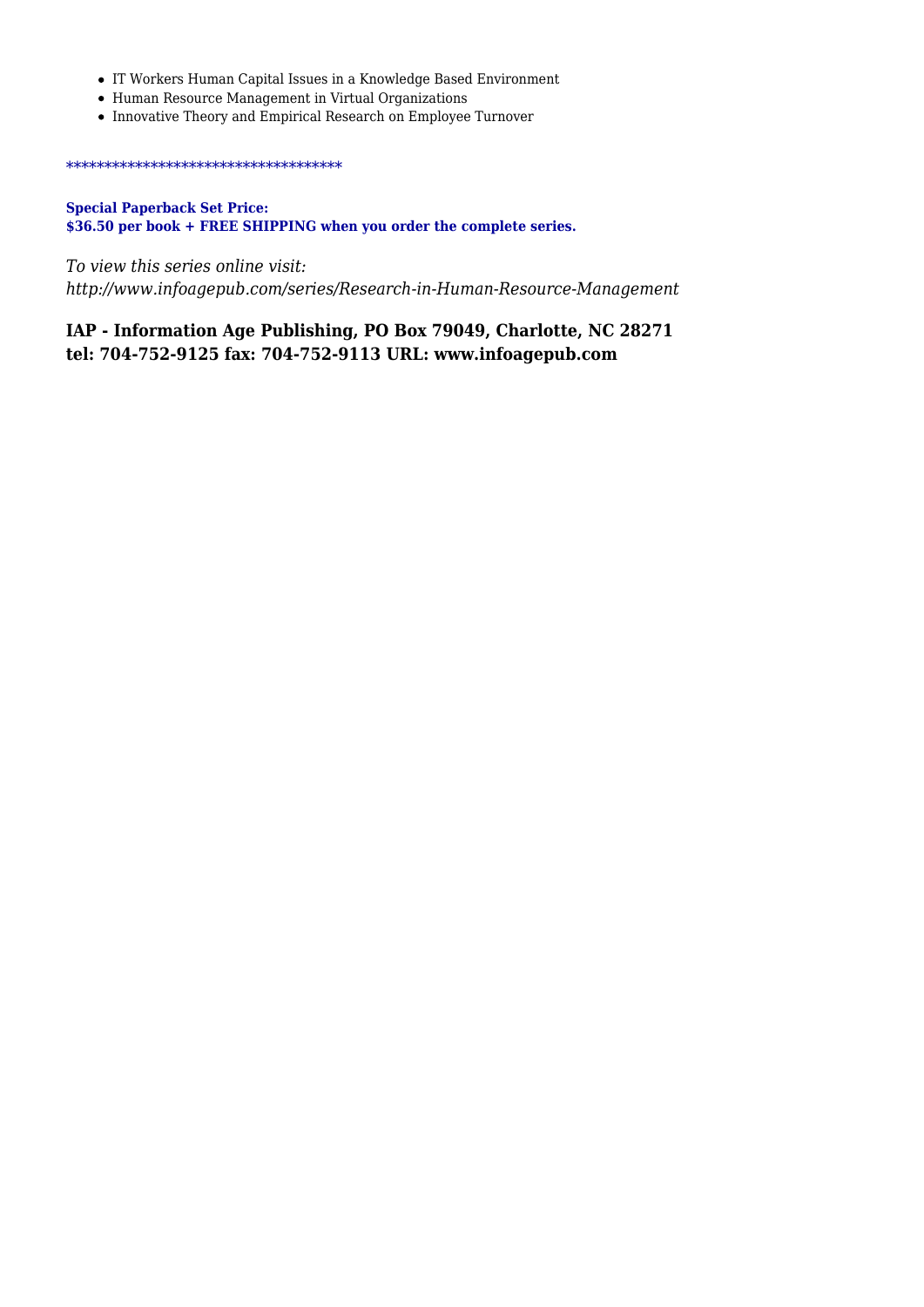

### Leadership Leaders, Followers, and Context

James H. Dulebohn, Michigan State University; Brian Murray, University of Dallas; Dianna L. Stone, Universities of New Mexico, Albany, and Virginia Tech

2022. Paperback 978-1-64802-664-5 \$45.99. Hardcover 978-1-64802-665-2 \$85.99. eBook 978-1-64802-666-9 \$74.

As we enter the third decade of the twenty-first century, we are seeing a renaissance of context in influencing leadership, leader-follower relations, and leader effectiveness as well as a recognition of the tripartite nature of leadership. To fully understand and appreciate leadership, one must see the multiple parts of it as well as the connections among them. Leadership is multi-dimensional; leadership depends on leaders, followers, and context. Leadership research in the past three decades has been dominated by interest in neo-charismatic leadership styles and a focus on leadermember exchange in leader-follower relationships. Recently other approaches to leadership, such as ethical and authentic leaders, have garnered greater attention in response to the moral and ethical challenges in the workplace. Additionally, established approaches to leadership emergence and development have been challenged by their relevance to diverse work forces and issues of inclusion.

This twelve article volume includes an outstanding roster of established and emerging leadership authors who tackle questions of leadership at the intersections of leaders, followers, and context. The volume opens with two articles that set the stage for the current state of leadership research and paths for its future including a commentary by Edwin Locke and Gary Latham on current management research practices and an action-oriented review of leadership research from the start of the 21st century. The volume is organized around three themes: leadership and diversity, leader-follower relationships, and systems of leader, follower, and context. Articles in the volume advance diversity research with an integration of leadership and diversity theories that demonstrate the former's need for re-examination in light of the latter, a systematic development of inclusive leadership theory, and a close examination of immigrant ethnic identity. The authors of several articles expand our understanding of leader-follower relationships in the context of teams and alliances, the contextual boundaries of authentic leadership theory, and the authentic leader's potential impact on harassment in organizations. The volume culminates with three demonstrations of leadership as systems of leader-follower-context interaction, including a close examination of the toxic triangle's manifestation in university scandals, a micro-process model of power and leadership, and a configurational approach to studying leadership.

The volume is designed primarily for scholars in the fields of human resource management, organizational behavior, and leadership. It also well serves the needs of instructors and students in master's and doctoral courses in leadership or organizational behavior. Each article is grounded in managerial context that will appeal to practitioners in the field.

**CONTENTS:** Leadership Research at the Crossroads of Leaders, Followers, and Context, *Brian Murray, James H. Dulebohn, and Dianna L. Stone.* How Can We Do Management Research That Is Valid and Useful? *Edwin A. Locke and Gary P. Latham.* 21st Century Leadership Research in Elite General Management Journals: Where the First 20 Years Have Taken Us and Where We May Be Going, *William H. Bommer, Emil Milevoj, and Jonathan Biggane.* It's Not Just About Representation: Integrating Diversity Into Leadership, *Shannon K. Cheng, Isabel Bilotta, Brook Lu, and Eden B. King.* Inclusive Leadership: The Roots of an Emerging Theory, *Trevor Cox.* Knowing Me, Knowing You: Immigrant Ethnic Identity and Leader-Member Relationships, *Monica M. Sharif and Terri A. Scandura.* Using LMXAlliance to Enhance Follower and Team Performance, *George B. Graen, Julio C. Canedo, Andrew F. Johnson, and Miriam Grace.* Barriers to Authentic Leader-Follower Relationships: Implications for Human Resource Management, *William L. Gardner, Daniel P. Gullifor, James D. Carlson, Claudia C. Cogliser, and Margaret L. Williams.* Enough Already! The Role of Authentic Leadership in Improving the Management of Workplace Harassment in Organizations, *James M. Schmidtke and Fred O. Walumbwa.* Destructive Leadership Episodes: Why Can't We Learn From Them? *Laura Gail Lunsford, Art Padilla, and Paul Mulvey.* Integrating Leadership and Power: A Micro Process Model, *Nicolas Bastardoz and David V. Day.* A Unifying Framework for Systems and Configurational Models of Leadership and Substitutes, *J. Lee Whittington, Brian Murray, and R. Greg Bell.* About the Authors.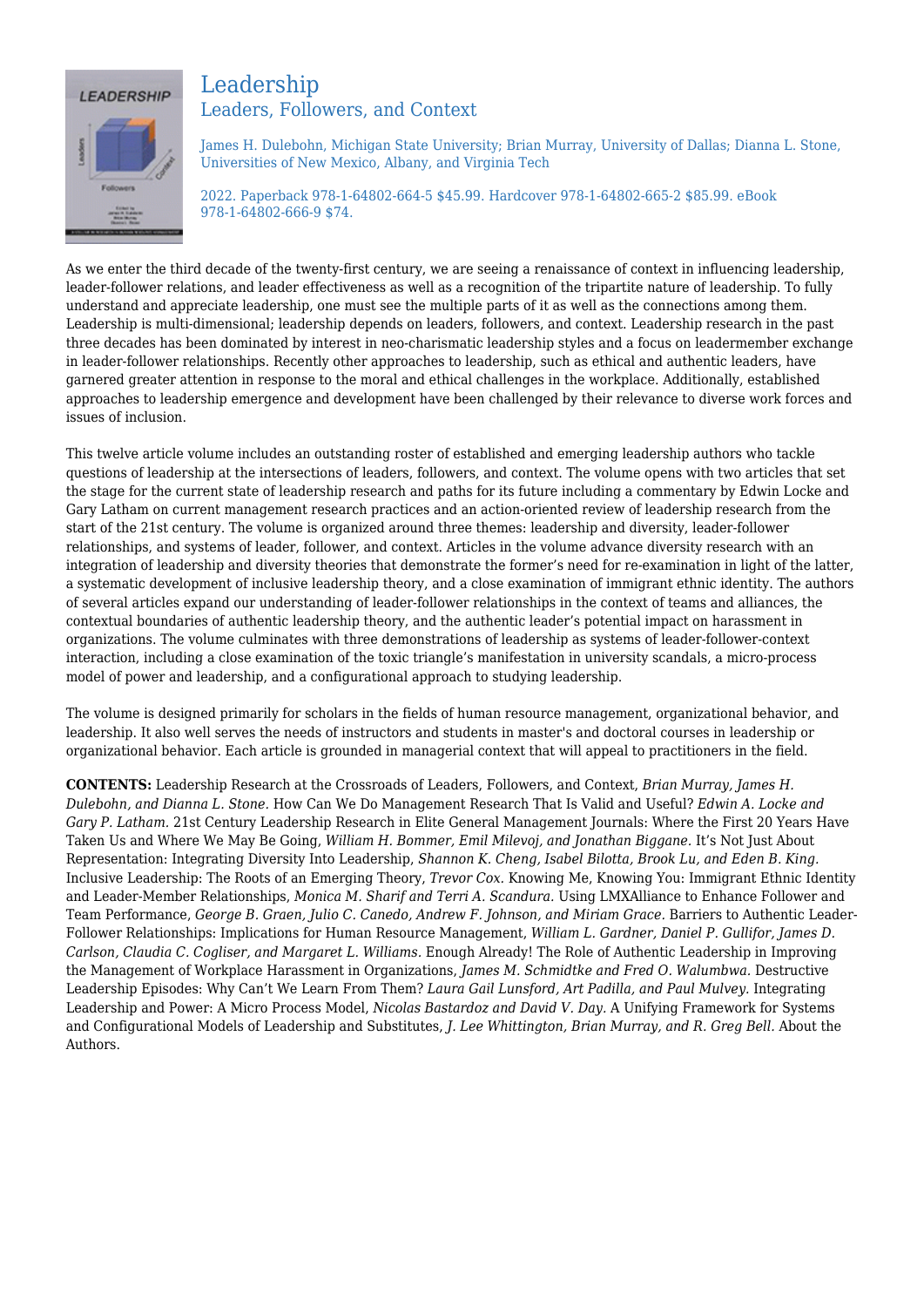

### Research Methods in Human Resource Management Toward Valid Research-Based Inferences

Eugene F. Stone-Romero, University of New Mexico; Patrick J. Rosopa, Clemson University

2020. Paperback 978-1-64802-088-9 \$45.99. Hardcover 978-1-64802-089-6 \$85.99. eBook 978-1-64802-090-2 \$74.

Empirical research in HRM has focused on such issues as recruiting, testing, selection, training, motivation, compensation, and employee well-being. A review of the literature on these and other topics suggests that less than optimal methods have often been used in many HRM studies. Among the methods-related problems are using (a) measures or manipulations that have little or no construct validity, (b) samples of units (e.g., participants, organizations) that bear little or no correspondence to target populations, (c) research designs that have little or no potential for supporting valid causal inferences, (d) samples that are too small to provide for adequate statistical power, and (e) data analytic strategies that are inappropriate for the issues addressed by a study. As a result, our understanding of various HRM phenomena has suffered and improved methods may serve to enhance both the science and practice of HRM.

In view of the above, the purpose of this volume of Research in Human Resource Management is to provide basic and applied researchers with resources that will enable them to improve the internal validity, external validity, construct validity, and statistical conclusion validity of research in HRM and the related fields of industrial and organizational psychology, and organizational behavior. Sound research in these fields should serve to improve both science and practice. With respect to science, support for a theory hinges on the validity of research used to support it. In addition, the results of valid research are essential for the development and implementation of HRM policies and practices.

In the interest of promoting valid research-based inferences in HRM research, the chapters in this volume identify a wide range of methods-related problems and offer recommendations for dealing with them. Chapters in it address such HRM research-related topics as neglected research issues, causal inferences in research, heteroscedasticity in research, range restriction in research, interrater agreement indices, and construct validity issues in measures of such constructs as job performance, organizational politics, and safety climate.

**CONTENTS:** Perspectives on the Validity of Inferences from Research in Human Resource Management, *Eugene F. Stone-Romero and Patrick J. Rosopa.* Advances in Research Methods: What Have We Neglected? *Neal Schmitt.* Research Design and Causal Inferences in Human Resource Management Research, *Eugene F. Stone-Romero.* Heteroscedasticity in Organizational Research, *Amber N. Schroeder, Patrick J. Rosopa, Julia H. Whitaker, Ian N. Fairbanks, and Phoebe Xoxakos.* Kappa and Alpha and Pi, Oh My: Beyond Traditional Interrater Reliability Using Gwet's AC1 Statistic, *Julie I. Hancock, James M. Vardaman, and David G. Allen.* Evaluating Job Performance Measures: Criteria for Criteria, *Angelo S. DeNisi and Kevin R. Murphy.* Research Methods in Organizational Politics: Issues, Challenges, and Opportunities, *Liam P. Maher, Zachary A. Russell, Samantha L. Jordan, Gerald R. Ferris, and Wayne A. Hochwarter.* Range Restriction in Employment Interviews: An Influence Too Big to Ignore, *Allen I. Huffcutt.* We've Got (Safety) Issues: Current Methods and Potential Future Directions in Safety Climate Research, *Lois E. Tetrick, Robert R. Sinclair, Gargi Sawhney, and Tiancheng (Allen) Chen.* Biographies.



# Diversity and Inclusion in Organizations

Dianna L. Stone, Universities of New Mexico, Albany, and Virginia Tech; James H. Dulebohn, Michigan State University; Kimberly M. Lukaszewski, Wright State University

2020. Paperback 978-1-64802-004-9 \$45.99. Hardcover 978-1-64802-005-6 \$85.99. eBook 978-1-64802-006-3 \$74.

It is evident that organizations are becoming increasingly diverse because of the growing numbers of ethnic minorities in the U. S. and the rise in immigration around the world (U. S. Bureau of Census, 2019). Some estimates indicate that by 2060 ethnic minorities in the U. S. will actually make up the majority of the population (U. S. Bureau of Census, 2019), and national minority group members will constitute over 14% of the 770 million people in the European Union (Worldwide Population Estimates, 2017). Thus, organizations around the world are faced with numerous challenges associated with attracting, motivating, and retaining employees who are culturally diverse, and we need a better understanding of how to increase the inclusion of diverse group members in organizations.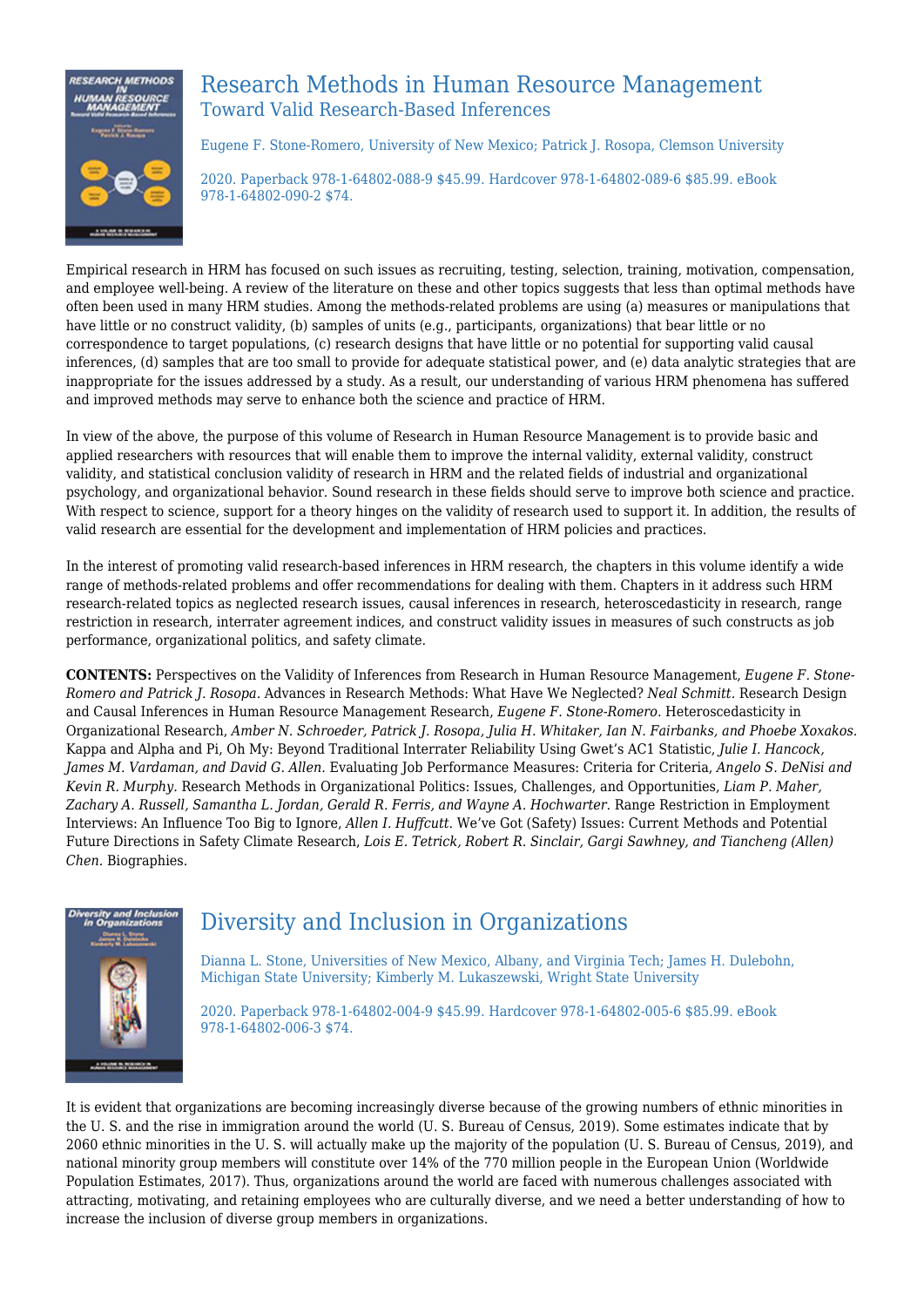This edited book includes twelve cutting edge articles written by subject matter experts on an array of topics including: (a) the influence of multiculturalism on HR practices, (b) factors affecting the success of corporate women, (c) stereotypes of racial minorities, (d) effect sizes in diversity research, ( e) true identities of stigmatized persons, (f) diversity training, (g) LGBTQ issues, (h) age, (I) strategies for creating inclusive climates, (j) the development of measure of reactions to perceived discrimination, (k) racial harassment, and (l) unfair discrimination against immigrants. This timely book provides a critical resource for undergraduate and graduate classes in diversity and inclusion in organizations, human resource management, organizational behavior, organizational sociology, and industrial and organizational psychology. Apart from theories and research on diversity and inclusion, the book also considers implications for designing HR policies and processes in organizations. Therefore, the book is especially relevant for practitioners and human resource professionals because it provides guidance on HR practices that can help organizations attract and retain these new organizational members.

**CONTENTS:** The Impact of Multiculturalism on Human Resource Policies and Practices, *Dianna L. Stone, James H. Dulebohn, and Kimberly M. Lukaszewski.* Women Reaching the Senior Executive Suite: A Framework of Life Partner Advocacy and Power, *George F. Dreher, Aarti Ramaswami, and Thomas W. Dougherty.* Stereotypes of Ethnic Groups in Terms of Attributes Relevant to Work Organizations: An Experimental Study, *Eugene F. Stone-Romero, Dianna L. Stone, Mark Hartman, and Megumi Hosoda.* Effect Sizes and the Translation from Diversity Research to Human Resource Management, *Abby Corrington, David Lane, Rachel Trump-Steele, and Mikki Hebl.* Authentically Different: Authenticity as a Diversity Management Issue, *Jennifer L. Wessel, Sara E. Barth, and Courtney M. Bryant.* Diversity Training Effectiveness: Affective Mechanisms, Motivational Drivers, Individual Difference Moderators, and Contextual Boundary Conditions, *Alex Lindsey, Eden King, and Brittney Amber.* In Pursuit of Inclusivity: A Review of Human Resource Management Research and Practices Involving LGBT Employees, *Patrick J. Rosopa, Jamie M. Fynes, Katherine N. Brown, and Phoebe Xoxakos.* An Ecological Systems Framework for Work and Aging, *Justin Marcus, Cort W. Rudolph, and Hannes Zacher.* Inclusion at Work: A Conceptual Model of Factors that Contribute to Climates for Inclusion, *Melinda Key-Roberts, Brigid Lynn, Nathaniel J. Ratcliff, and James M. Nye.* Identifying and Measuring Responses to Perceived Discrimination from Supervisors, *María Fernanda Wagstaff, María del Carmen Triana, Abby N. Peters, and Eric Mark Arredondo.* The Socialization-Stress Model of Workplace Racial Harassment: Antecedents, Consequences, and Implications, *Mary Inman, Phanikiran Radhakrishnan, and Kayla Liggett.* A Model of Factors Thought to Influence Unfair Discrimination Against Immigrants in Organizations, *Dianna L. Stone, Kimberly M. Lukaszewski, Dianna Contreras Krueger, and Julio C. Canedo.* Author Biographies.



### The Only Constant in HRM Today is Change

Dianna L. Stone, Universities of New Mexico, Albany, and Virginia Tech; James H. Dulebohn, Michigan State University

2019. Paperback 978-1-64113-611-2 \$45.99. Hardcover 978-1-64113-612-9 \$85.99. eBook 978-1-64113-613-6 \$74.

In this issue of Research Human Resource Management we consider some of the challenges facing organizations today including changes in the population, the increased competition for talent, and the rise in the use of technology. The issue also includes a number of thought-provoking articles that describe strategies for developing sound theories in our field, discuss the consequences of growing diversity in organizations, consider the factors affecting the success of virtual teams, present methods for increasing emotion control for incumbents in emotionally laden jobs, and discuss leadership and performance management in virtual teams.

The first article in this issue compares prospect theory to goal setting theory, and highlights the critical elements needed for theory development in our field. A second article reviewed the literature published from 1976 to 2017 in the Academy of Management Review, the primary theoretical journal in management, and identified the factors associated with the most effective theories published over the last forty years. In view of the growing diversity in organizations, the next article provided a ranking of individual attributes that might be viewed as stigmatizing in organizations. The findings revealed that blemishes of character (e.g., criminality, drug addiction) were viewed as most stigmatizing followed by abominations of the body (e.g., paralysis, leg amputation), and the least stigmatizing attributes were tribal stigmas (e.g., ethnicity, religion). The fourth article focuses on a similar topic, and presents an interesting model of the factors thought to influence weight-based bias. Both of these articles have important implications for overcoming unfair discrimination and increasing the inclusion of all individuals in organizations.

The next article offers an input-throughput-output model of virtual teams, and reviews the literature on each of the variables thought to influence the success of these teams. Given that many customer service jobs in the new economy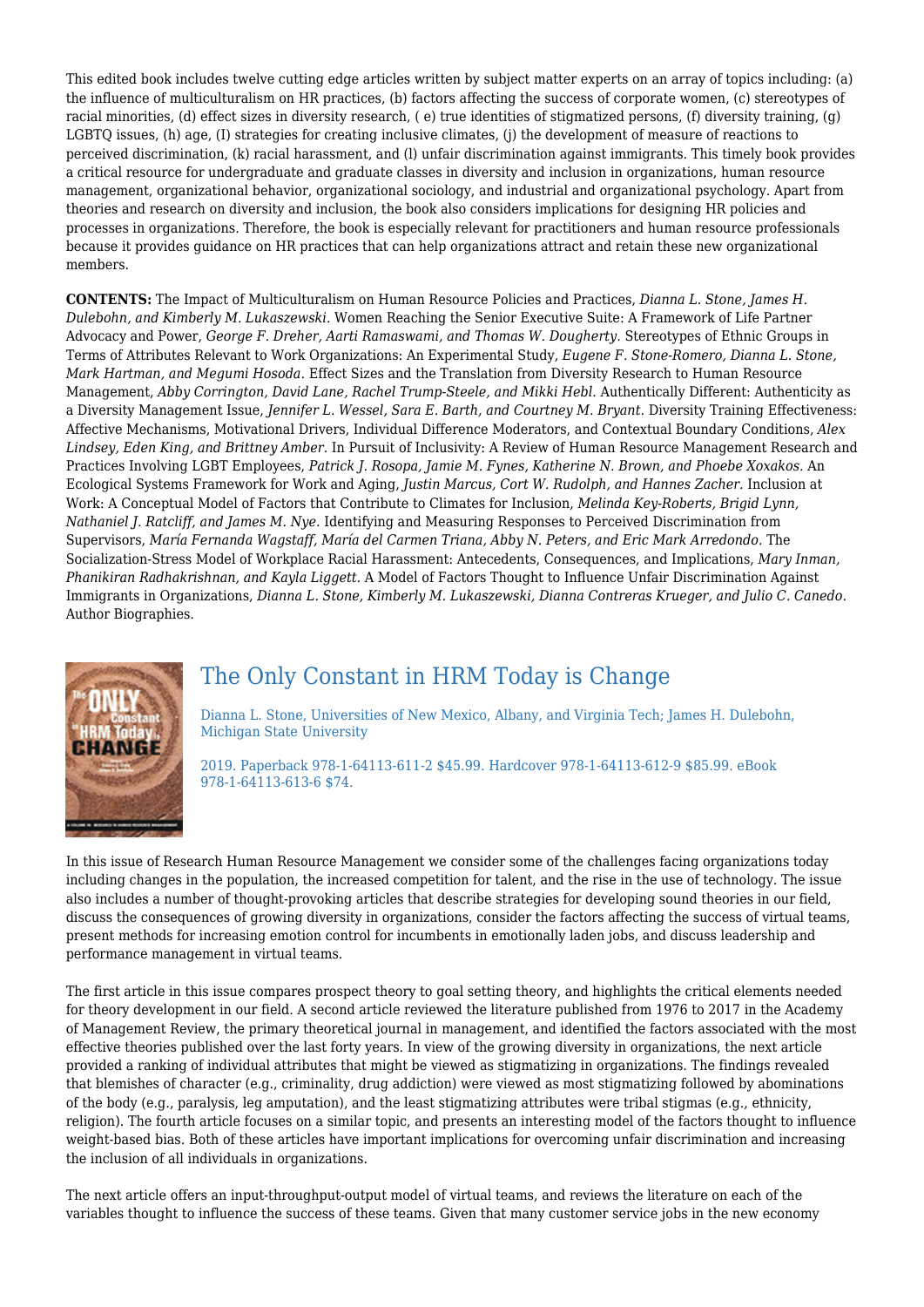involve high levels of emotional labor, the sixth article reviews the strategies that can be used to train employees on emotion regulation in these challenging jobs. The final article suggests that leadership and performance management should be aligned with the new team-centric structure of organizations in order to enhance team and organizational performance. In particular, they maintained that organizations need to adopt positive and relational leadership, and redesign performance appraisals to support the new team processes. They also recommended that organizations discontinue the use of forced distribution performance ranking systems. We are confident that these articles will inspire new ideas among researchers in our field, and foster additional theory and research on these important topics.

**CONTENTS:** The Only Thing Constant in Human Resources Management Today is "Change", *Dianna L. Stone and James H. Dulebohn.* Does Prospect Theory Add or Subtract from our Understanding of Goal Directed Motivation? *Edwin A. Locke and Gary P. Latham.* Theory-Building in the Field of Management: A Qualitative and Quantitative Review of Four Decades of Literature, *Sara Jansen Perry, Rodger W. Griffeth, Kathleen E. Hall, and Joshua D. Been.* Relative Degrees of Stigmatization in Organizations: An Experimental Study, *Eugene F. Stone-Romero, Dianna L. Stone, Julio C. Canedo, Indu Ramachandran, and Sol G. Montoya Torres.* Weight Discrimination in the Workplace: Current Knowledge and Future Research Needs, *Mark V. Roehlin and Mahl Geum Choi.* Managing Virtual Teams: A Review and Research Agenda, *Julia E. Hoch.* Training Methods for Emotion Regulation: An Appraisal Theory Perspective, *Haozhen Zhang and Daniel J. Beal.* Leadership, Performance Management and Team Centric Organizations: The Importance of Alignment, *James H. Dulebohn and Brian Murray.*



# The Brave New World of eHRM 2.0

James H. Dulebohn, Michigan State University; Dianna L. Stone, Universities of New Mexico, Albany, and Virginia Tech

2018. Paperback 9781641131551 \$45.99. Hardcover 9781641131568 \$85.99. eBook 9781641131575 \$74.

Information technology has had a profound effect on almost every aspect of our lives including the way we purchase products, communicate with others, receive health care services, and deliver education and training. It has also had a major impact on human resource management (HR) processes, and it has transformed the way that we recruit, select, motivate, and retain employees (Gueutal & Stone, 2005; Kavanagh, Thite, & Johnson, 2015). For example, some estimates indicated that 100 % of large organizations now use web-based recruiting (Sierra-Cedar, 2016-2017), and over half of the training conducted in America is delivered using technology-based methods (American Society for Training and Development, 2015). Results of a survey by the Society for Human Resource Management (SHRM) (2002) revealed that technology is one of the major drivers of change in today's HR departments.

In spite of the increased use of technology in the field of HR, relatively little research has examined the acceptance and effectiveness of electronic human resource management (eHRM) methods. As a consequence, practitioners are implementing these new systems without the benefit of research. Thus, the primary purpose of this issue is to review the results of research on a number of important eHRM practices including e-recruitment, e-selection, gamification, esocialization, e-learning, and e-performance management. It also considers how technology can be used to manage taskbased contingent workers, and examines the problems associated with cyberdeviance in organizations. The chapters in this series should be extremely beneficial for HR researchers and practitioners who are employing these new systems.

**CONTENTS:** The Transformation of Human Resources Management through Technology and e-HRM, *James H. Dulebohn and Dianna L. Stone.* "Pounding the Pavement" in the 21st Century: A Review of the Literature Regarding Organizational Recruitment Websites, *Sara A. Murphy, Peter A. Fisher, Lisa M. Keeping, and Douglas J. Brown.* E-Selection: The History and Future of Technology in Employment Selection, *David N. Dickter and Victor Jockin.* Hiring for the Win: Game-Based Assessment in Employee Selection, *Sarena Bhatia and Ann Marie Ryan.* E-socialization: The Problems and the Promise of Socializing Newcomers in the Digital Age, *Jamie A. Gruman and Alan M. Saks.* A Review of Design Considerations in e-Learning, *Richard D. Johnson and Jason G. Randall.* Electronic Performance Management: Does Altering the Process Improve the Outcome? *Stephanie C. Payne, Anjelica M. Mendoza, and Margaret T. Horner.* Using eHRM to Manage Workers in the Platform Economy, *Elizabeth A. Cassady, Sandra L. Fisher, and Shawnee Olsen.* Unpacking the "e" of e-HRM: A Review and Reflection on Assumptions about Technology in e-HRM Research, *Markus Ellmer and Astrid Reichel.* An Examination of Workplace Cyberdeviance, *Amber N. Schroeder and Julia H. Whitaker.*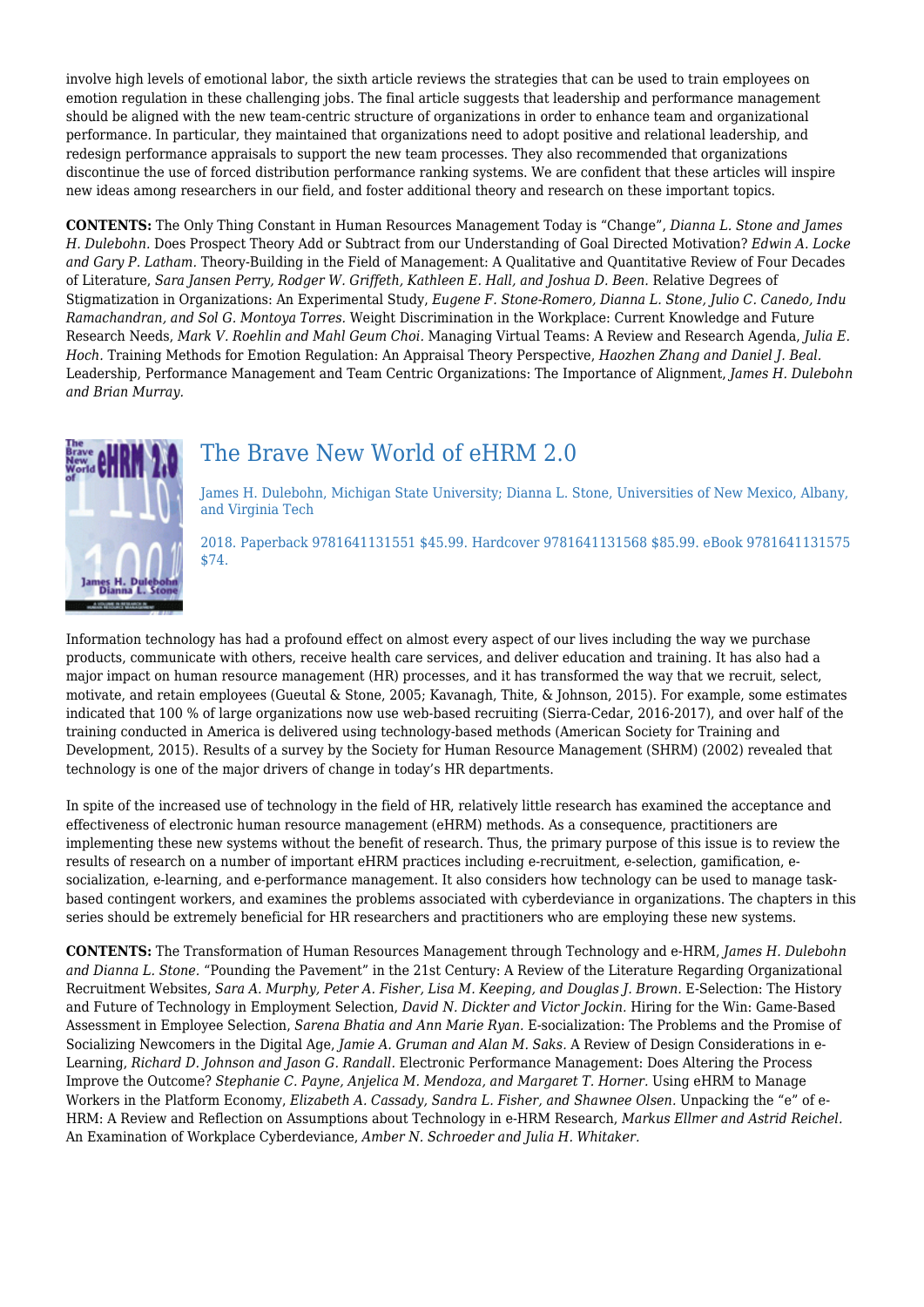

# Human Resource Management Theory and Research on New Employment Relationships

Dianna L. Stone, Universities of New Mexico, Albany, and Virginia Tech; James H. Dulebohn, Michigan State University

2016. Paperback 9781681236940 \$45.99. Hardcover 9781681236957 \$85.99. eBook 9781681236964 \$74.

This volume of the series Research in Human Resource Management (HRM) focuses on a number of important issues in HRM and OB including performance appraisal, political skill, gratitude, psychological contracts, the philosophical underpinnings of HRM, pay and compensation messages, and electronic human resource management.

For example, the first article by Cleveland and Murphy considers a very controversial issue (i.e., the reasons that organizations are abandoning the use of performance appraisal). The next article by Harris, Ferris, Summers, and Munyon is extremely interesting, and focuses on how composite political skills (e.g., social astuteness, interpersonal influence ) helps individuals develop productive work relationships in organizations. The third article by Scandura and Sharif presents a very innovative model of gratitude in organizations, and the authors argue that gratitude is essential for maintaining positive social relations in organizations.

The fourth article by Suazo and Stone-Romero provides an extremely comprehensive review of the theory and research on psychological contracts in organizations from 1960-2015. The subsequent article by Bae, Kang and Kim presents a very unique perspective on HRM, and considers the philosophical underpinnings of the field. The sixth article by Murray, Dulebohn, Roehling, and Werling presents a very innovative model to explain the role that organizational messages about changes in pay or compensation systems have on anticipatory pay satisfaction. The final article in the series by Johnson, Thatcher, and Burleson presents a thought-provoking framework for understanding the key role that information technology (IT) plays in the field of HRM.

The series should be useful to researchers and doctoral students in the fields of HRM, OB, and Industrial and Organizational Psychology. It should also be relevant for doctoral courses and scientist-practitioners in these fields.

**CONTENTS:** Organizational Challenges that May Prompt Changes in Human Resource Management: Theory and Research, *Dianna L. Stone and James H. Dulebohn.* Organizations Want to Abandon Performance Appraisal: Can They? Should They? *Jeanette N. Cleveland and Kevin R. Murphy.* The Role of Political Skill in Relationship Development, Work and Social Networks, and Work Effectiveness, *John N. Harris, Gerald R. Ferris, James K. Summers and Timothy P. Munyon.* Gratitude as a Broaden-and-Build Emotion at Work, *Terri A. Scandura and Monica M. Sharif.* A Review of Theory and Research on Psychological Contracts in Organizations, *Mark M. Suazo and Eugene F. Stone-Romero.* Human-to-Value Creation to Value-to-Human Creation: Toward a Philosophy of Human Resource Management, *Johngseok Bae, Cheul Kang, and Youngshin Kim.* Cognitive Response: Cognitive Structure Framework for Messaging's Effect on Pay Attitude Formation, *Brian Murray, James H. Dulebohn, Mark V. Roehling, and Stephen E. Werling.* A Framework and Research Agenda for studying eHRM: Automating and Informating Capabilities of HR Technology, *Richard D. Johnson, Jason B. Thatcher, and Jim Burleson.*



# Human Resource Strategies for the High Growth Entrepreneurial Firm

Judith Tansky, The Ohio State University; Robert L. Heneman, The Ohio State University

2006. Paperback 1-930608-14-4 978-1-930608-14-6 \$45.99. Hardcover 1-930608-15-2 978-1-930608-15-3 \$85.99. eBook 9781607527404 \$74.

This volume not only illustrates the research that is being done in the area of human resources in entrepreneurial firms but it raises many issues that exemplify the complexity of the topic. It is not a case of small versus large firms. There are small established firms, small start-up firms and small high growth firms. As pointed out by Alvarez and Molloy these firms differ with established firms dealing with risk while high growth firms deal with uncertainty. These firms vary in ownership based on family ownership, ownership by founder, or some type of privately held stock ownership. These firms also vary based on how they handle people issues: structure versus lack of structure; the traditional HR functional approach versus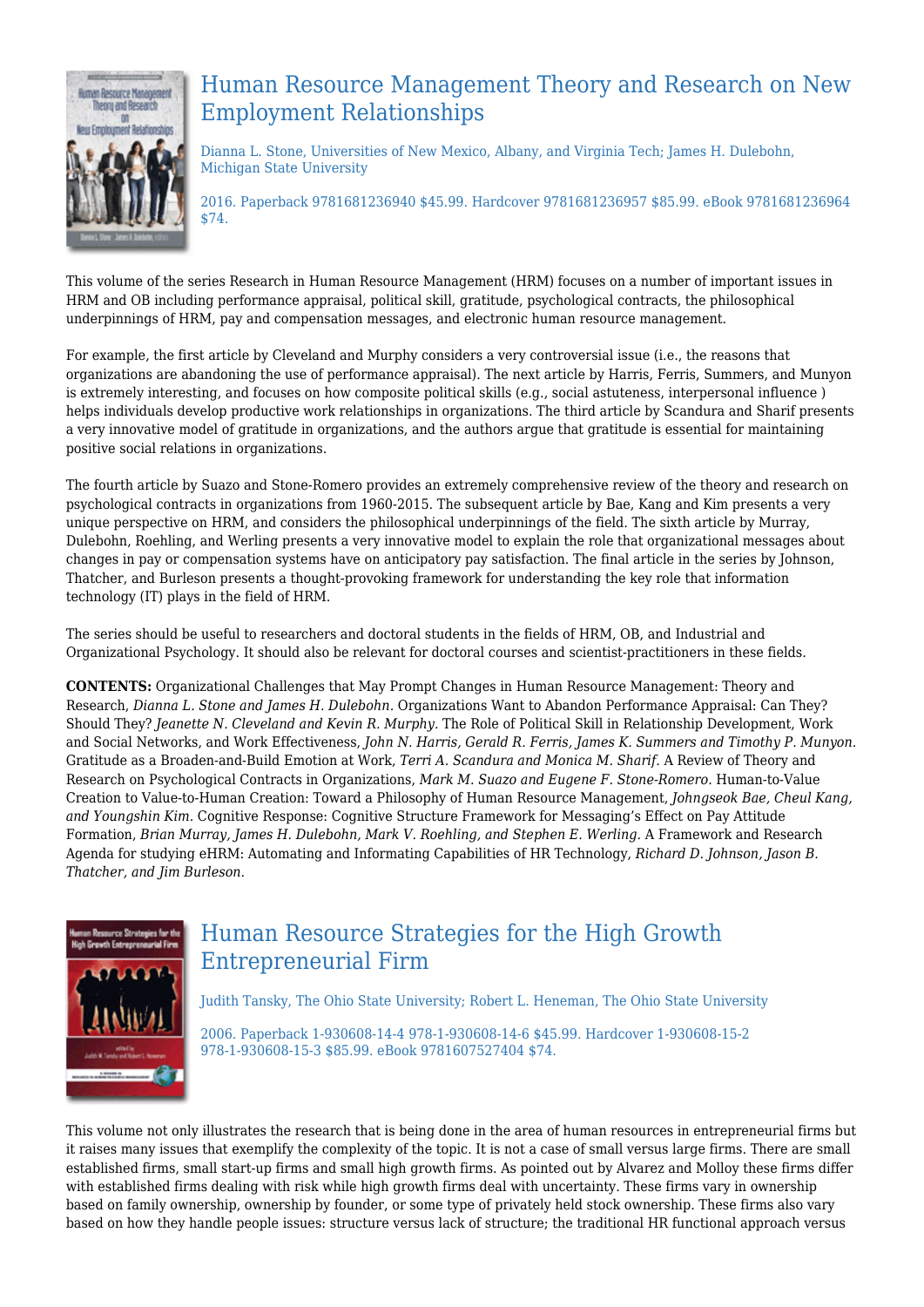the use of people management practices; person-job fit versus person- organization fit; ability and work experience versus integrity and conscientiousness; work processes and bureaucracy versus agility and adaptability; tasks versus roles; inhouse professionals versus reliance on third-party vendors; traditional pay versus variable pay; short-term orientation of incentives versus long-term orientation of incentives; and many more.

**CONTENTS:** Acknowledgments. Introduction, *Judith W. Tansky and Robert Heneman.* Why Human Resource Management Differs in Entrepreneurial and Established Firms: Theoretical Foundations, *Sharon A. Alvarez and Janice C. Molloy.* Toward an Understanding of Strategic Human Resource Management in Entrepreneurial Firms: Opportunities for Research and Action, *Roshni M. Goswami, Gary C. McMahan, and Patrick M. Wright.* Human Capital Management Practices and Performance in Small and Medium Sized Enterprises: A Conceptual Framework, *James C. Hayton.* To Hire or Not to Hire? Implications of Alternative Staffing Models for Emerging Organizations, *Melissa S. Cardon and Paul Tolchinsky.* The Hiring Challenge: Recruitment in Small Firms, *Alison E. Barber.* Performance Management in Small and High Growth Companies, *Robert L. Cardy and Janice S. Miller.* Compensation Strategy in New Ventures, *David Balkin and Michele Swift.* HR and the High-Growth SME: The Role of Professional Employer Organizations, *Brian Klaas, John McClendon, Tom Gainey, and Hyeuksueng Yang.* Minority and Majority Truck-Owner Operators: Entrepreneur or Galvanized Employees, *Dale Belman and Ellen Ernst Kossek.* Human Resource Management in Small Firms: Evidence From Growing Small Firms in Australia, *Susan Mayson and Rowena Barrett.* Entrepreneurship and Human Resources: Directions for Future Research, *Brian S. Klaas and Malayka Klimchak.* About the Authors.



## IT Workers Human Capital Issues in a Knowledge Based Environment

Tom Ferratt, University of Dayton; Fred Niederman, St. Louis University

2006. Paperback 1-59311-445-1 978-1-59311-445-9 \$65.99. Hardcover 1-59311-446-X 978-1-59311-446-6 \$95.99. eBook 9781607524892 \$74.

The goal of this book is to serve as a gathering of knowledge and ideas at the intersection of the human resource management (HRM) and management information systems (MIS)/information technology (IT) fields. In striving toward achieving this goal we have relied on authors who responded to our call for work within this intersection. As described more fully below, the chapters clustered into four topic areas: (1) effective management of IT workers, (2) IT workers and their careers, (3) diversity in IT, and (4) organizational issues. Thus, this book focuses on selected areas within the intersection of these fields rather than covering the entire intersection. Of course, the broad goal of this book could not be completely fulfilled – and even if it were, such knowledge would be continually overtaken by the ongoing evolution of people, technology, and their interactions. However, in the process of undertaking this project, we have had the opportunity to make some observations about the current state of knowledge regarding IT workers, the human capital that makes it possible for organizations in a knowledge-based economy to plan, create, integrate, operate, and maintain their various IT-based systems.

**CONTENTS:** Effective Management of IT Professionals. "Validation of Human Resource Strategies in Information Technology", *Ritu Agarwal and Thomas W. Ferratt*. "Fire Fighting Gone Wrong: The Overuse Of Reactive Management In IT", *Jo Ellen Moore, Lisa A Burke, and Susan E. Yager*, "Retaining IT Personnel: An Integrated Framework", *Mohan Thite*. "Agency Theory Implications for Information Systems Project Management", *Robert C. Mahaney and Albert L. Lederer*. "The Cognitive Environment Among IT Workers", *Michael A. Chilton*. **IT Professionals and Their Careers**. "Voluntary Turnover Decisions: Reflective Biographies of Information Systems Professionals", *M. Gordon Hunter and Felix B. Tan*. "An Examination of Skill Requirements of Information Technology Professionals During the Eighties and the Nineties: The Singapore Context," *Patrick Chang Boon Lee*. "We're Not in Kansas Anymore: Realties of IT Career Management," *Diane Bandow*. "Career Orientation of IT Personnel," *Mary Sumner, Susan E. Yager, and Denise Franke*. **Diversity in IT**. "Salary and Age Discrimination of Computer Programmers," *Stuart D. Galup, Ronald Dattero, and Jing 'Jim' Quan*. "Gender and Career Choice Determinants in Information Systems Professionals: A Comparison with Computer Science," *Manju Ahuja, Chris Ogan, Susan Herring, and Jean C. Robinson*. "Managing Diversity or Valuing Diversity?: Gender and the IT Labor Market," *Marie Griffiths, Claire Keogh, Karenza Moore, Angela Tattersall, and Helen Richardson*. "Investigating the Existence and Value of Diversity in the Global IT Workforce: An Analytical Framework," *Eileen M. Trauth, Haiyan Huang, Allison Morgan, Jeria L. Quesenberry, and Benjamin Jwee Kiat Yeo*. **Organizational Issues**. "Managing Training in a Technology Context," *Cynthia M. LeRouge and Harold W. Webb*. "Do you know where you belong?: Salient Identity Model (SIM) for boundary spanning VTs," *Lionel Robert and Manju Ahuja*. "Information Technology Enabled Employee Deviance," *Andrea Hoplight Tapia*. "Employment Sharing for IT Micro and Small Business," *Jenine Beekhuyzen, and Sonja Bernhardt*. "Establishing the Economic Value of an Information Technology Workforce." *Fred Niederman*.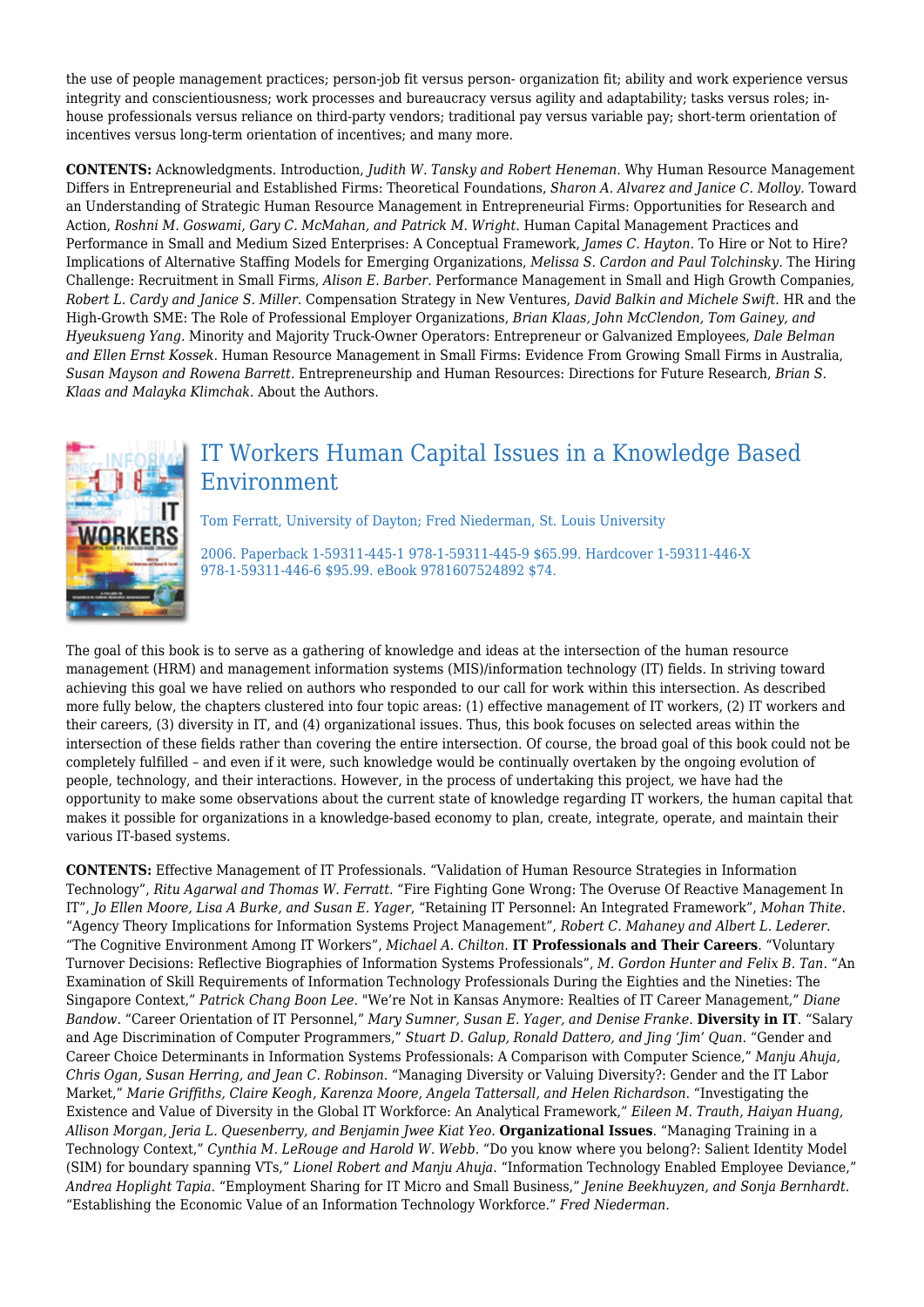

# Human Resource Management in Virtual Organizations

David B. Greenberger, Ohio State University; Robert L. Heneman, The Ohio State University

2002. Paperback 1-930608-16-0 978-1-930608-16-0 \$45.99. Hardcover 1-930608-17-9 978-1-930608-17-7 \$85.99. eBook 9781607528814 \$74.

**CONTENTS: PART I: INTRODUCTION.** *Robert L. Heneman.* **PART II: STRATEGY.** Defining Virtual Organizations and Implications for Human Resource Management, *David B. Greenberger and Monica Wang.* HR Strategy in Virtual Organizations, *Marc Wallace and Fred Crandall.* Outsourcing Human Resources, *Brian Klaas.* Role of HR Professional in Virtual Organizations, *Dave Ulrich and Dick Beatty.* Virtual HR Departments, *Scott Snell.* **PART III: PROCESS.** Job Analysis and Competency Assessment, *Kathy DeCaprio, Bill Mobley and Jill Ellingson.* Training and Development, *Ray Noe.* Performance Management, *Jan Cleveland.* Compensation, *Robert L. Heneman and Judy Tansky.* Negotiations, *Roy Lewicki.* **PART IV: CASES.** AT&T/Bank One/IBM Virtual Organization, *David Greenberger and Glenn Swift.* Ericsson Cellular, *Zhong-Ming Wang.* SONY, *Mark Wallace and Fred Crandall.* **PART V: SUMMARY AND CONCLUSIONS.** *Robert L. Heneman.*



### Innovative Theory and Empirical Research on Employee Turnover

Peter Hom, Arizona State University; Rodger Griffeth, Ohio University

2002. Paperback 1-59311-096-0 978-1-59311-096-3 \$45.99. Hardcover 1-59311-097-9 978-1-59311-097-0 \$85.99. eBook 9781607524953 \$74.

This book includes contributions from a variety of different perspectives on employee turnover. We categorize these myriad papers in terms of history, scope, theory development, and population generalization. Part I thus begins with an article by James Price, a pioneering thinker in the turnover field. Initiating the most systematic turnover research ever undertaken, Dr. Price describes his persistent quest to develop and refine a comprehensive theory of turnover. His 30-year intellectual journey offers valuable insight into theoretical and methodological challenges that continue to confront all turnover researchers.

**CONTENTS:** Foreword, *Rodger Griffeth and Peter Hom.* **PART I: THE EVOLUTION OF A PIONEERING TURNOVER THEORY.** The Development of a Causal Model of Voluntary Turnover, *James L. Price.* **PART II: IDENTIFYING CONSTRUCTS AND PROCESSES MISSING FROM PREVAILING TURNOVER FORMULATIONS.** Explaining the Link between Turnover Intentions and Turnover: The Roles of Risk, Personality and Intentions-behavior Linkages, *David G. Allen.* Revisiting the Cosmopolitan–Local Construct: An Event History Analysis of Employee Turnover, *Roderick D. Iverson, Charles W. Mueller and James L. Price.* Job Markets and Turnover Decisions, *Robert P. Steel.* Stress Measures as Predictors of Intention to Leave and Turnover, *Meni Koslowsky and Meyrav Merom.* **PART III: INNOVATIVE NEW WAYS OF THINKING ABOUT TURNOVER.** Five Antecedents Neglected in Employee Turnover Models: Identifying Theoretical Linkages to Turnover for Personality, Culture, Organizational Performance, Occupational Attachment, and Location Attachment, *Carl P. Maertz, Jr.* Job Embeddedness: Current Research and Future Directions, *Xin Yao, Thomas W. Lee, Terence R. Mitchell, James P. Burton and Chris J. Sablynski.* Dynamic Systems in Human Resource Management: Chaos Theory and Employee Turnover, *Reidar Hagtvedt, Gregory Todd Jones, Stefan Gaertner and Rodger Griffeth.* **PART IV: GENERALIZING TURNOVER THEORY AND RESEARCH TO NEGLECTED POPULATIONS.** On the Relationship Between Race and Turnover, *Loriann Roberson.* Investigating Turnover in the International Context: A Turnover Model for the Mexican Culture, *Mindy S. West.*